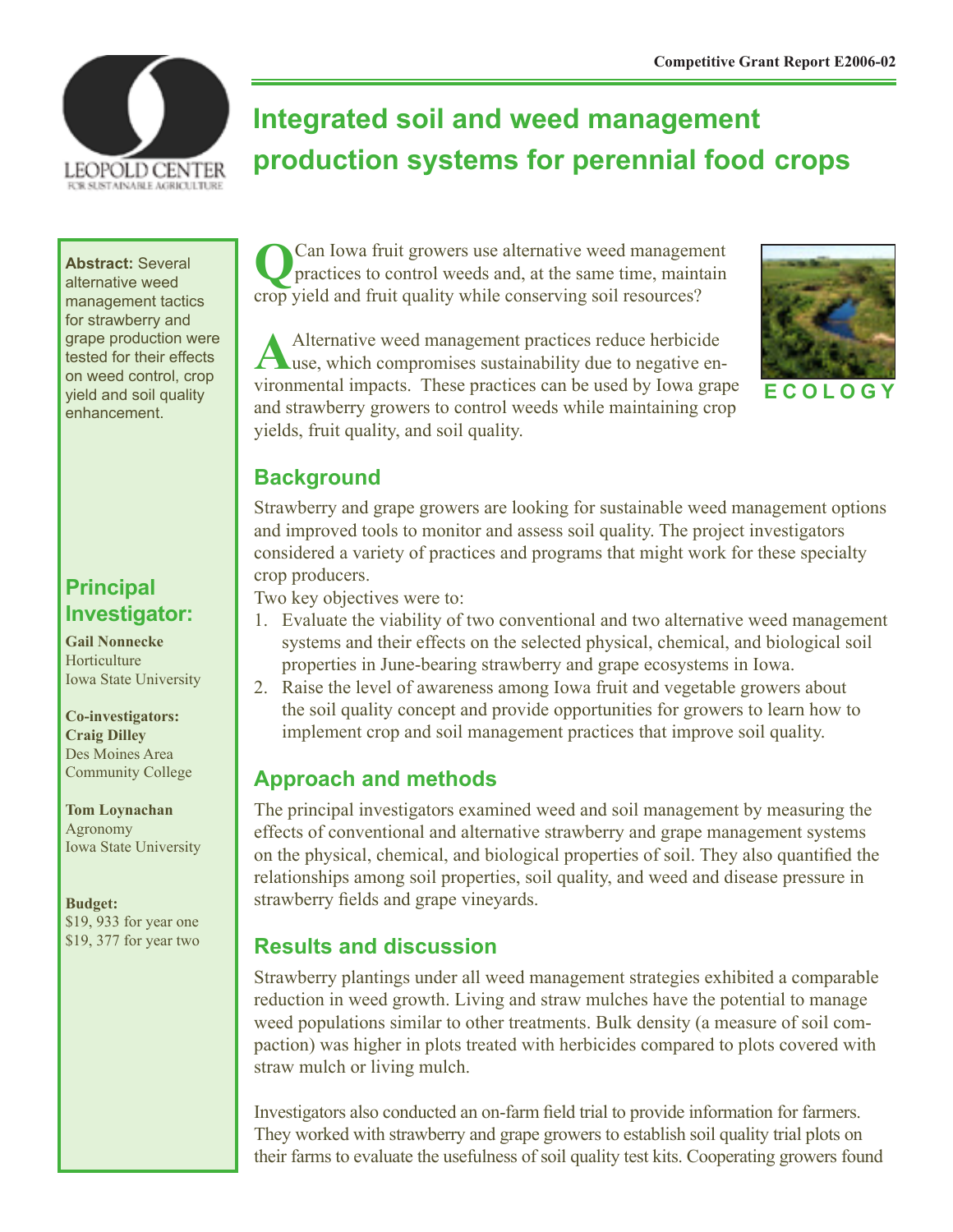

*Alternative weed management in Junebearing strawberry production, strawmulch treatment, ISU Horticulture Research Station.*

the soil quality information useful, but wanted assistance in interpreting the measurements.

#### **Conclusions**

• All weed management systems used in the strawberry and vineyard experiments inhibited weed growth to acceptable levels. Effective alternatives to conventional weed management practices of herbicide and pre-plant soil fumigation used living mulch and straw mulch.

• The alternative management practices used in these experiments maintained or improved soil quality attributes

compared to conventional practices. In the strawberry experiments, adding straw mulch for weed control resulted in larger numbers of earthworms and increased cation exchange capacity, which can be considered improvements in soil quality.

- Strawberry plant growth was inhibited by the alternative weed management strategies. The living mulch and straw mulch reduced strawberry plant growth compared to the herbicide and fumigation + herbicide treatments. Additionally, researchers saw the reduced vigor of grapevines in the living mulch treatment. Data correlating the reduced plant growth to yields were indeterminate and further research is needed before this issue can be addressed.
- Certain indicators of soil quality can be improved through the use of alternative weed management strategies of living and straw mulches. Straw mulch treatment plots had the highest level of potassium, and higher levels of organic matter were obtained in the living and straw mulch treatment plots due to the addition of organic matter provided by the treatments.
- The USDA-NRCS Soil Quality Test Kits effectively measured changes in soil quality indicators based on differences in crop management, time of year, and climate conditions.
- Growers believe that the soil quality test kit is a useful tool, but some growers would rather have the measurements interpreted by consultants with more expertise in this area.
- Overall, Iowa berry growers who were surveyed were somewhat aware of the impact that their production practices were having on the quality of their soil, but were not aware that they could monitor the quality of their soil with a test kit. These growers also showed interest in learning how the soil quality test kit could be used to improve their crop yields.

#### **Impact of results**

New alternative weed management strategies for strawberry and grape growers were developed for Iowa growing conditions. For Objective 1:

- Effective alternatives to conventional practices for weed management in Junebearing strawberries are available. All weed management systems used in the experiment inhibited weed growth to acceptable levels.
	- Earthworm numbers and cation exchange capacity were improved by the addition of straw mulch in June-bearing strawberry. However, the alternative weed management practices used in this experiment generally did